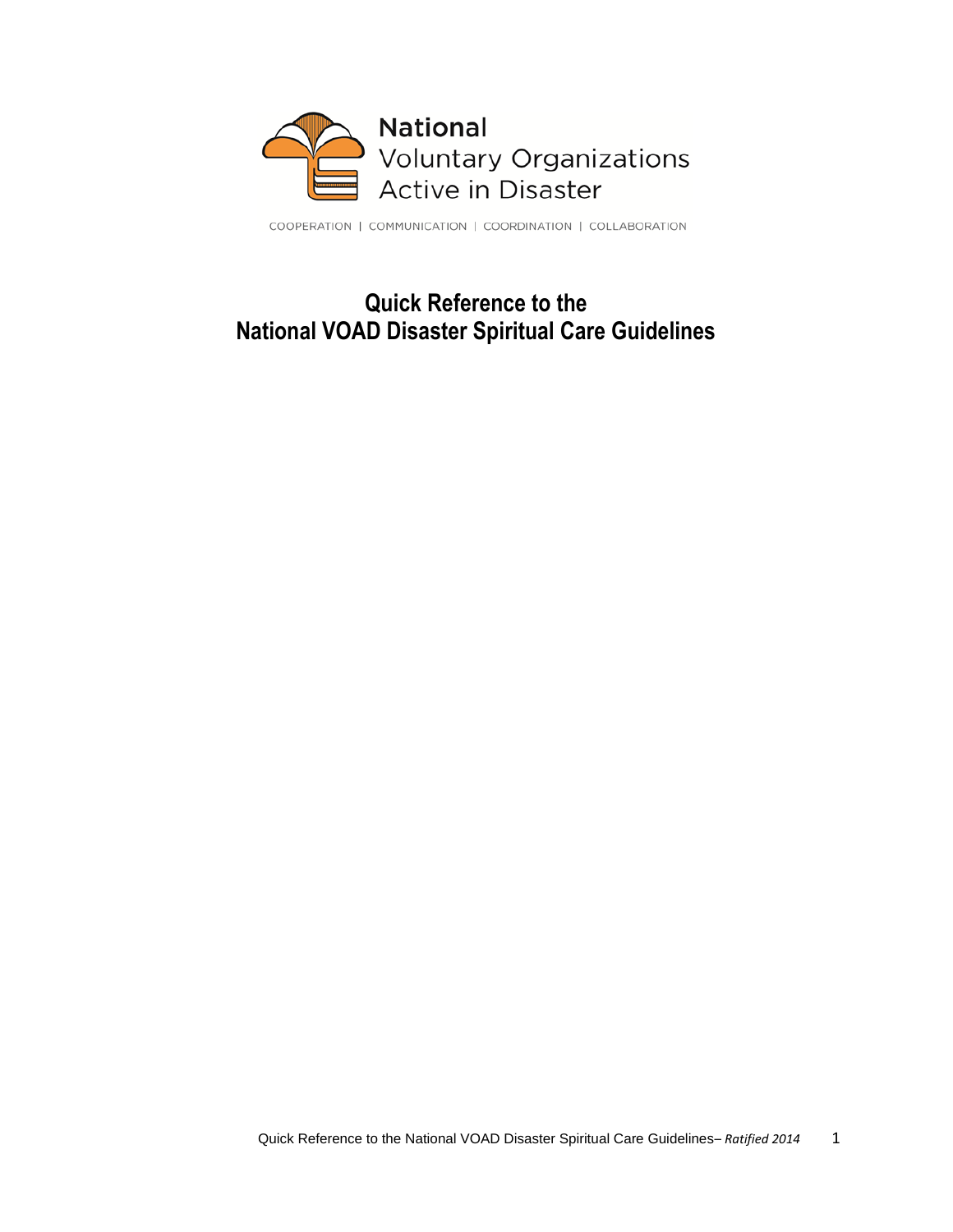# **Quick Reference to the National VOAD Disaster Spiritual Care Guidelines**

# **INTRODUCTION TO QUICK REFERENCE GUIDE**

### **KEY CONCEPTS:**

- This Quick Reference Guide includes a summary of the six sections of the National VOAD Disaster Spiritual Care Guidelines (Sections One through Five plus the Appendices as listed in the Table of Contents).
- The Quick Reference Guide directs readers to the larger DSC Guidelines document via line numbers found in parenthesis and, for electronic versions, via hyperlink.
- The National VOAD Disaster Spiritual Care Guidelines are intended for those within National VOAD organizations with advanced experience in disaster spiritual care who will be planning and implementing their agency's disaster spiritual care training, programing and operations.
- Specific sections of the DSC Guidelines document may be inserted into existing emergency management plans as an annex or appendix.
- National VOAD Committees produce three kinds of documents, each with distinct vetting processes.
	- $\circ$  RESOURCES are tools, manuals, and written materials developed through a National VOAD committee process to assist organizations in their disaster response activities. For example, the National VOAD Emotional and Spiritual Care Committee produced Light Our Way in 2006.
	- $\circ$  POINTS OF CONSENSUS (POC) are minimal standards, ethical principles or operational principles specific to a relevant topic of the Committee. National VOAD member organizations are required to agree to abide by approved Points of Consensus. The National VOAD Disaster Spiritual Care POC were ratified in 2009.
	- $\circ$  GUIDELINES typically relate closely to an approved POC document and represent expanded operational, behavioral and/or ethical recommendations from the Committee.
- The Glossary provides clarification on key terms and acronyms.
	- o DSC: Disaster Spiritual Care
	- o DSCP: Disaster Spiritual Care Provider: also known as spiritual care provider
	- $\circ$  "Deployed DSCPs" and "Local faith providers" :The DSC quidelines distinguish between "deployed" and "local" disaster spiritual care providers.
	- $\circ$  "Shared settings" and "Private settings". The DSC Guidelines are primarily designed to address DSC in "shared settings."

# **SECTION ONE: Background, Purpose and Scope**

**SECTION SUMMARY:** The National VOAD Disaster Spiritual Care Guidelines are intended "to assist communities to implement high quality disaster spiritual care services to serve the needs of individuals, families and communities affected by disaster." They guidelines share the hallmarks of excellence to which National VOAD members aspire in disaster spiritual care, promoting confidence among our partners and the general public providing orientation, experience in cultural and religious diversity, mutual accountability, parameters of mutual protection and safety, and shared language and terminology.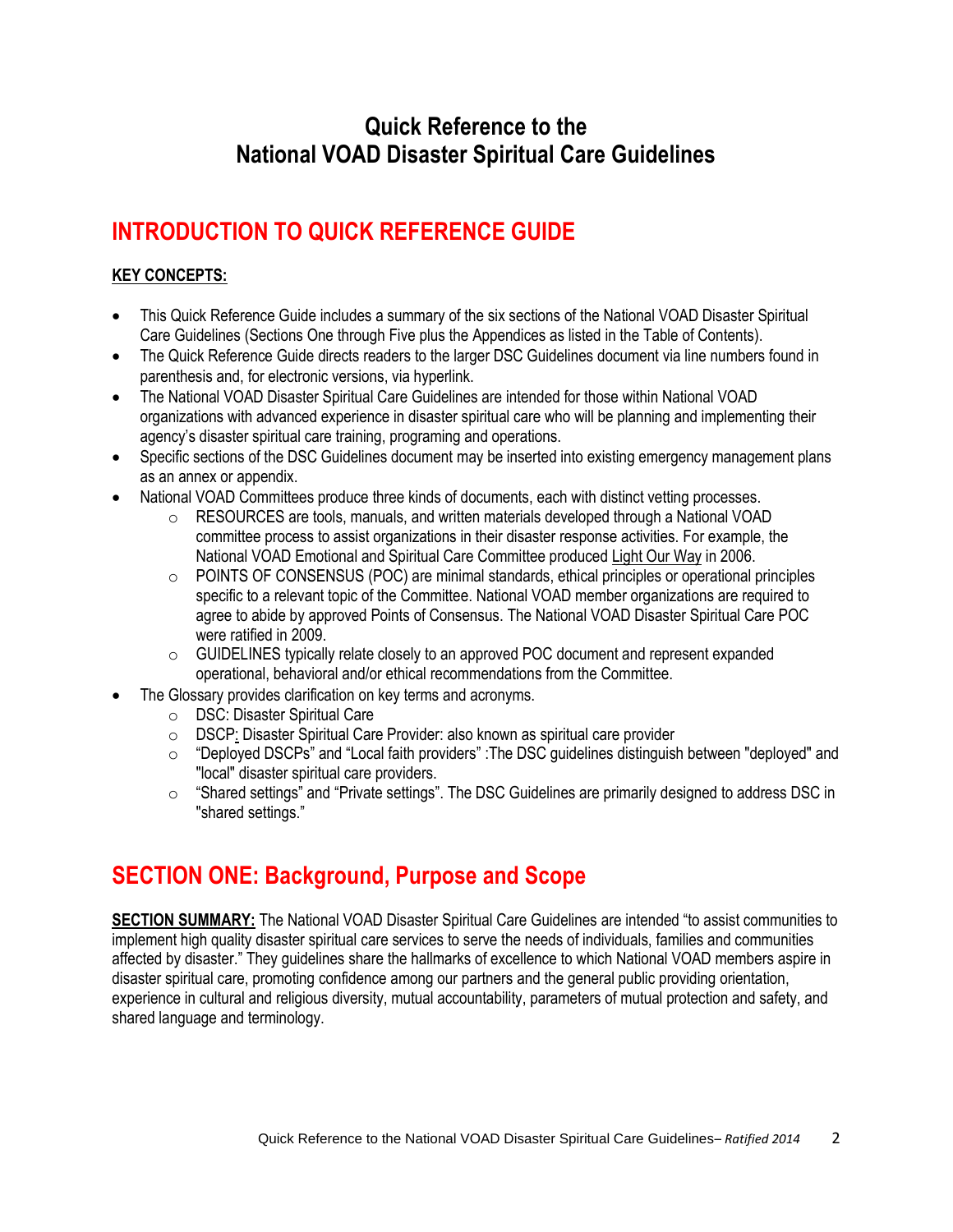#### **KEY CONCEPTS:**

- National VOAD member organizations and other adjudicating bodies rightly exercise self-defined standards of accreditation and certification.
- In some shared settings specific methods of disaster spiritual care provision may be selected by those designated with primary responsibility for these settings.
- These guidelines are primarily designed for shared settings.

#### **SECTION HIGHLIGHTS:**

#### **Importance of Training and Credentialing, Scope of Services Provided, and Covenant for National VOAD Partners**

It is imperative that disaster spiritual care providers are appropriately trained and publically identified and credentialed (Sec. 4) for their work to competently help vulnerable persons and assure the public that this work is being done by qualified persons. The need for DSC training and credentialing is apparent when looking at several interrelated dynamics and concepts:

- 1. Disasters are demanding events that create significant distress and can even overwhelm coping abilities.
- 2. Disaster spiritual care is delivered within the context of this organized cycle of activities, particularly in the response phase.
- 3. Disaster spiritual care is part of the broader crisis intervention process. This process is not psychotherapy, but is an acute short-term helping process
- 4. Disaster spiritual care includes training, assessment, deployment, programs and curricula, guidance in commemorative observances, and resources to assist local disaster planners
- 5. Disaster spiritual care relates to the National VOAD "4 C's."
- 6. National VOAD members share in all services, including disaster spiritual care, seeking to include all partners in bringing valued contributions to serve the needs of affected communities.

# **SECTION TWO: Striving for Excellence – Disaster Spiritual Care**

**SECTION SUMMARY:** Section Two outlines the rights that people impacted by disasters have related to what they can expect from National VOAD organizations and their disaster spiritual care providers. This section also refers specifically to DSC POC's #9 (regarding imbalance of power) #4 (regarding partnering with mental health professionals), and #10.

National VOAD recognizes that people impacted by disasters are vulnerable in times of crisis. National VOAD organizations and their disaster spiritual care providers have a duty to protect those impacted by disaster while providing appropriate care. The following guidelines are provided to highlight the disaster spiritual care (DSC) that people impacted by disasters will receive.

### **SECTION THREE: Striving for Excellence as an Organization**

**SECTION SUMMARY:** This section provides suggested guidelines to assist organizations as they help DSC providers maintain a healthy balance before, during and after deployment.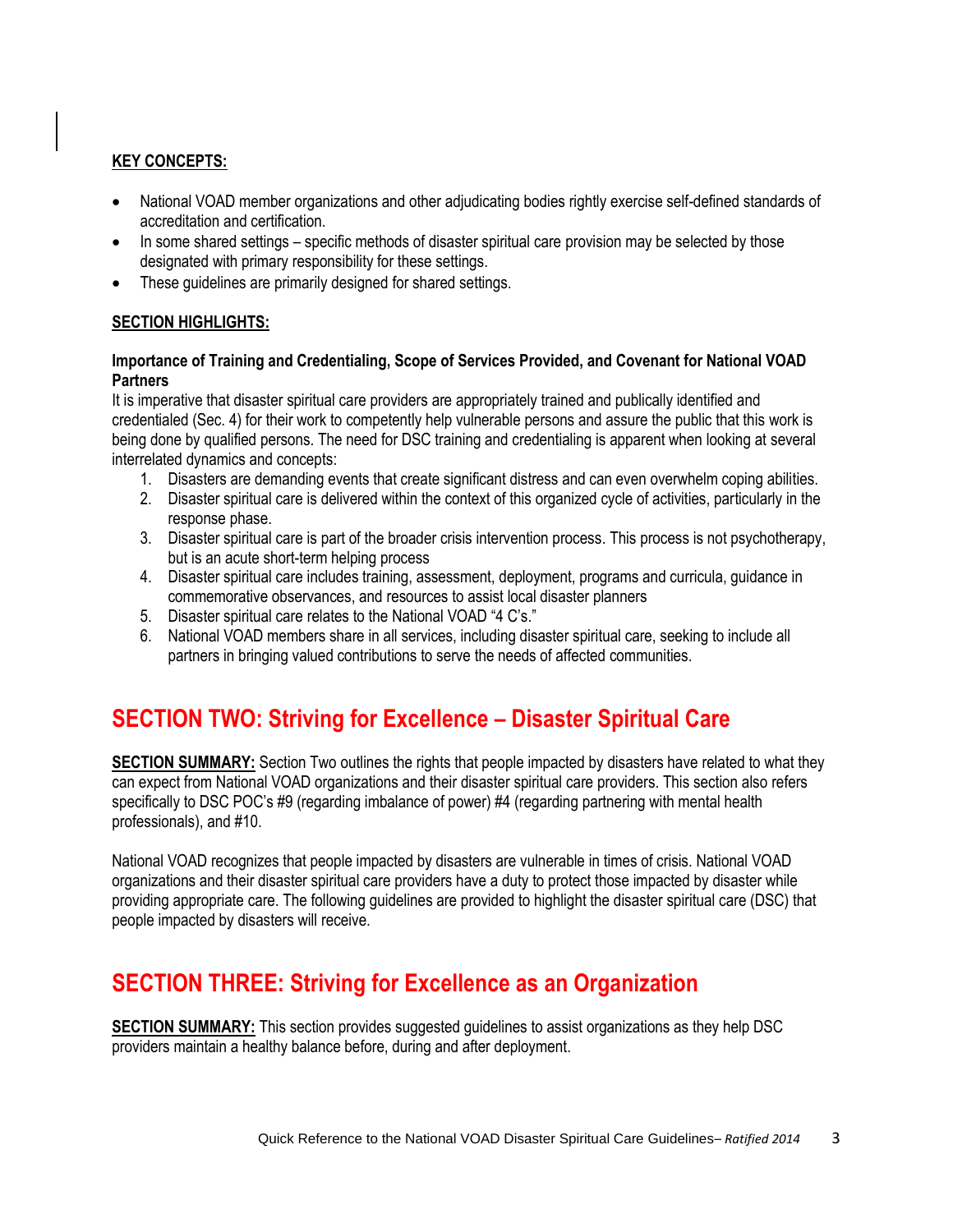#### **SECTION HIGHLIGHTS:**

- 1. Deployed DSC providers will be clearly identified within their organization. Essential support and management systems should be in place to facilitate effective DSC within the disaster operation. Affiliated DSC providers will not self-deploy to a disaster scene, but will only provide care when authorized through a coordinated organizational response that works within the incident management system of the sponsoring organization.
- 2. Disaster Spiritual Care Providers Have a Right to Expect that National VOAD Organizations Will Provide:
	- a. Training and preparation
	- b. Pre-deployment assessment and screening
	- c. Appropriate deployment placement
	- d. Appropriate recognition of role and function
	- e. On site supervision and peer support
	- f. Care for the caregiver on scene
	- g. Post-deployment care
	- h. Organizational leadership care
- 3. The Quick Reference Checklist form will help disaster leadership ensure that the disaster operations provide essential components to support effective DSC teams.

### **SECTION FOUR: Disaster Spiritual Care Providers in Shared Settings**

**SECTION SUMMARY:** This section includes specific discussion of training, experience, credentialing, competencies, qualifications, identification, typing and accountability structures for the delivery of appropriate and effective DSC. Local disaster spiritual care providers and communities of faith are the primary resources in post disaster spiritual care.

#### **KEY CONCEPTS:**

- National VOAD recommends that individual National VOAD member organizations credential their own deployed disaster spiritual care personnel and volunteers in compliance with identity, vetting, qualifications and affiliation outlined in this section.
- National VOAD does not endorse one member agency's training over another's. National VOAD member organizations will be responsible for preparing their affiliated DSC providers with knowledge, skills, abilities, and how to utilize life experience and select training programs to achieve those ends.
- "Resource typing" describes the level of the DSC provider's capability using job titles and standards for qualifying for various roles and job titles. NIMS recommends that NGOs credential personnel and volunteers not covered by NIMS Job Titles based upon identity and affiliation with the NGO. Table 4-10 summarizes suggested type titles with recommended affiliation, accountability, endorsement, education, training, experience, physical/medical fitness and certification.
- Credentialing includes identification, competency, and accountability.

#### **SECTION HIGHLIGHTS**

Section 4 includes tables for Local DSCPs in shared settings, Deployed DSCPs (Deployed by National VOAD member organizations) and National VOAD Member DSC trainers.

Components included in the table below:

- 1. Identification
	- a. Table 4.1 For Local DSC Providers in Shared Settings, "Identification" encompasses documentation that authenticates identity of the DSC provider and confirmed relatedness to faith communities from the local disaster-affected area.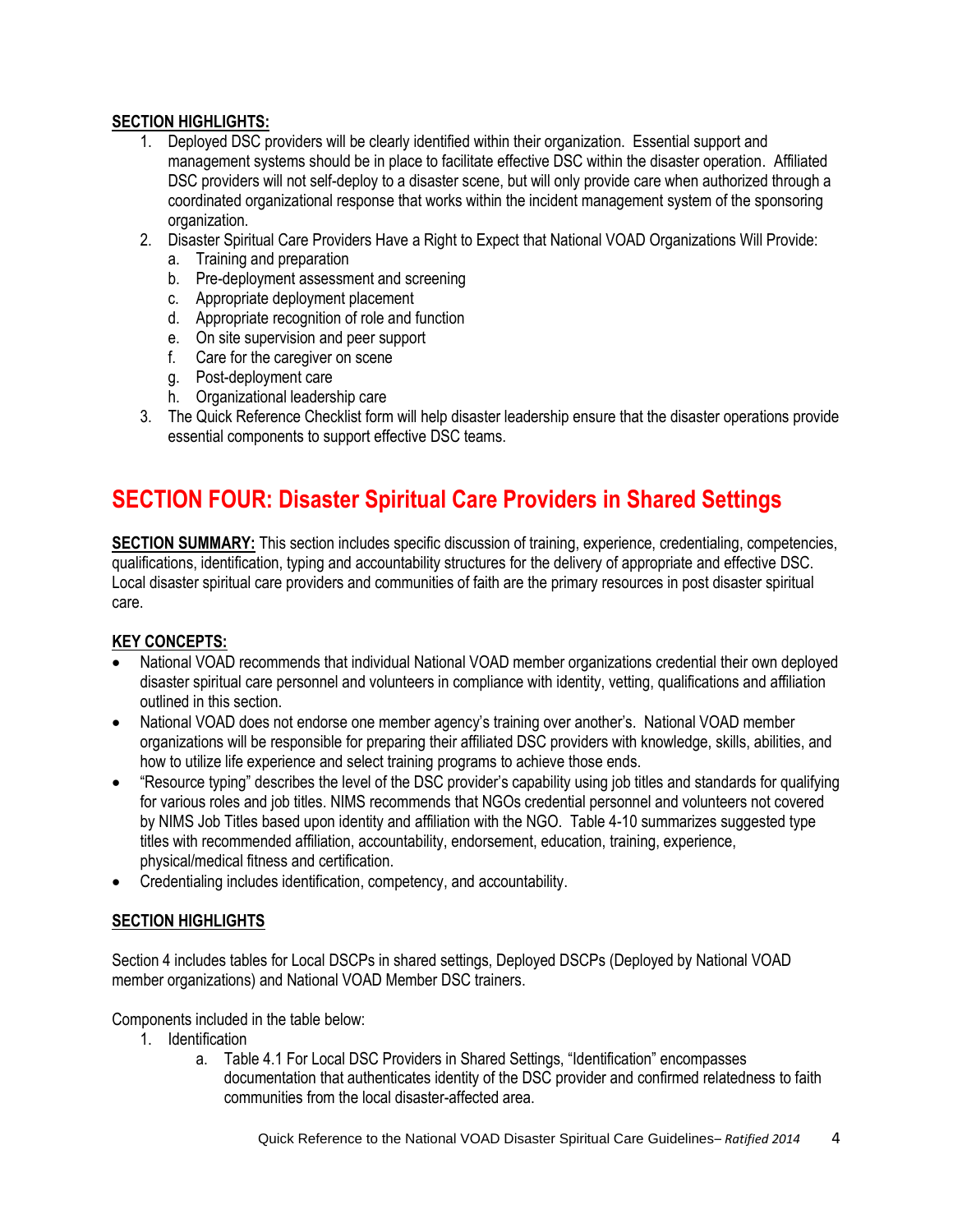- b. Table 4.1 For National VOAD Member Organization Deployed DSC Providers in Shared Settings "Identification" encompasses documentation that authenticates identity of the DSC provider by photo, expiration date, full name, signature, etc., after organizations have certified the identity and qualification of the DSC providers.
- 2. Competency categories (Section 4.B, Table 4.3)
	- a. Competency in disaster spiritual care is defined as proficiency in three key areas needed to be effective in this specialized ministry. These factors relate to several core issues in the delivery of DSC:
		- I. Personal attributes (Who I am) TABLE 4.4, 4.5, 4.6
		- II. Knowledge (What I know) TABLE 4.4, 4.5, 4.6
		- III. Skills (What I do) TABLE 4.4, 4.5, 4.6
	- b. Table 4.3 outlines three competency factors, the key issue, definition of the factor, primary method of development and documentation.

3. Accountability: In order to care properly for vulnerable persons, protect the integrity of the organizations represented and facilitate successful services, local and deployed DSC providers working in shared settings agree to the following accountability guidelines. *(Table 4.7)*

- a. Accountability detail table for Local DSCPs in shared settings: TABLE 4.7
- b. Accountability detail table for National VOAD Member Organization Deployed DSCPs in shared settings: TABLE 4.8
- 4. Development and documentation of competencies
	- a. Table 4.9 outlines recommendations on life experience and education/training that help develop the competencies, in addition to methods for documentation.

5. Resource typing table includes specific discussion of credentialing, competencies, qualifications, identification, typing and accountability for use by National VOAD member organizations.

|                                 | <b>LOCAL DSCPs</b><br><b>IN SHARED</b><br><b>SETTINGS</b> | <b>DEPLOYED</b><br><b>DSCPs</b><br>(DEPLOYED BY<br><b>NATIONAL VOAD</b><br><b>MEMBER</b><br><b>ORGANIZATIONS)</b> | <b>NATIONAL VOAD</b><br><b>MEMBER DSC</b><br><b>TRAINERS</b> |
|---------------------------------|-----------------------------------------------------------|-------------------------------------------------------------------------------------------------------------------|--------------------------------------------------------------|
| A. IDENTIFICATION               | TABLE 4.1                                                 | TABLE 4.2                                                                                                         | TABLE 4.2                                                    |
| <b>B. COMPETENCY CATEGORIES</b> | TABLE 4.3                                                 | TABLE 4.3                                                                                                         | TABLE 4.3                                                    |
| <b>C. COMPETENCY DETAIL</b>     | TABLE 4.4                                                 | TABLE 4.5                                                                                                         | TABLE 4.5, 4.6                                               |
| Attributes, Knowledge, Skills   |                                                           |                                                                                                                   |                                                              |
| <b>D. ACCOUNTABILITY</b>        | TABLE 4.7                                                 | TABLE 4.8                                                                                                         | TABLE 4.8                                                    |
| E. DEVELOPMENT and              | TABLE 4.9                                                 | TABLE 4.9                                                                                                         | TABLE 4.9                                                    |
| <b>DOCUMENTATION of</b>         |                                                           |                                                                                                                   |                                                              |
| <b>COMPETENCIES</b>             |                                                           |                                                                                                                   |                                                              |
| <b>F. RESOURCE TYPING</b>       | N/A                                                       | <b>TABLE 4.10</b>                                                                                                 | <b>TABLE 4.10</b>                                            |
| Education and training          |                                                           |                                                                                                                   |                                                              |
| Experience                      |                                                           |                                                                                                                   |                                                              |
| Physical and mental fitness     |                                                           |                                                                                                                   |                                                              |
| Certification/licensure         |                                                           |                                                                                                                   |                                                              |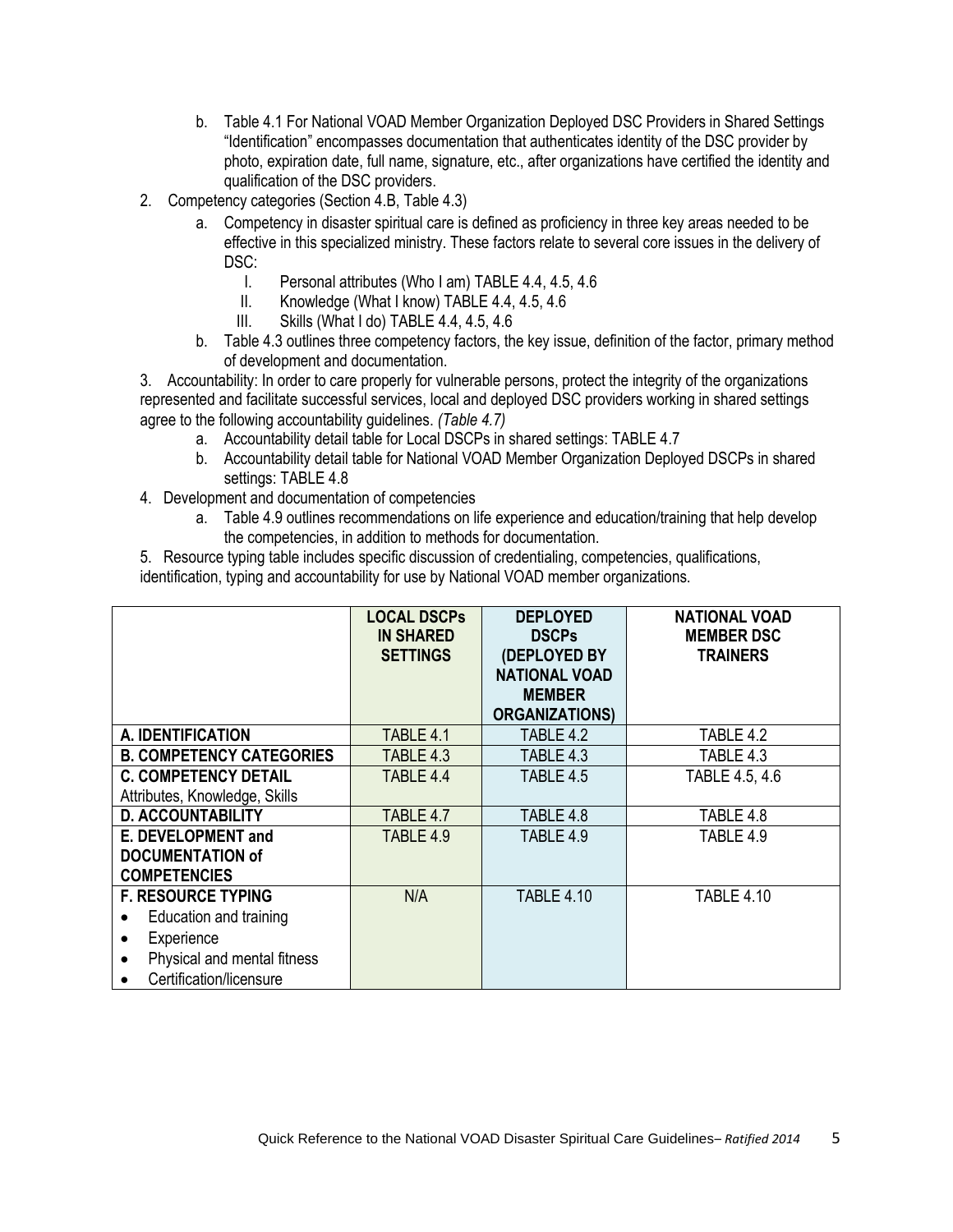# **SECTION FIVE: Intentional Integration of Disaster Spiritual Care Within Recovery and Response**

**SECTION SUMMARY:** The purpose of this section is to provide a template for deploying and working with disaster response personnel from faith-based, governmental and private sector organizations that are coordinating *intentional* disaster spiritual care activities in shared settings.

#### **KEY CONCEPTS:**

- Local community resources:
	- $\circ$  Local spiritual care providers and communities of faith are primary resources for post-disaster spiritual care. DSCPs entering from outside of the community support but do not substitute for local efforts.
	- $\circ$  Local resources may not be prepared or may become overwhelmed and need additional support.
	- o Whenever possible, DSC providers entering from outside of the local community should coordinate with and refer to local spiritual care providers.
	- $\circ$  National VOAD member agencies support and do not usurp or interfere with existing relationships between other National VOAD members and their affiliated local spiritual care providers or communities of faith.
	- $\circ$  National VOAD affirms the importance of various organizations to manage who provides services within their own operations/span of control
	- $\circ$  Each state VOAD is encouraged to have a standing Emotional and Spiritual Care committee (ESCC) who will provide a key role in cooperation, communication, coordination, and collaboration during disaster spiritual care.

#### **SECTION HIGHLIGHTS:**

#### **ORGANIZATION, ASSESSMENT, COORDINATION, and DELIVERY of DISASTER SPIRITUAL CARE (DSC) in SHARED SETTINGS**

- 1. Organization:
	- a. DSC is most effective when each municipality, county and state formally designates where DSC fits within written incident management plans
	- b. DSC is most effective when organized into a comprehensive disaster response and recovery effort by the collaboration of the following DSC organizational team that includes 1.) a designated, experienced disaster spiritual care faith community representative to advise incident command on assets, needs and DSC providers in the affected community (Appendix B), 2.) leadership of existing ministerial/interfaith association(s) and other local faith leadership within the affected community, and 3.) appointed leadership of the established local or state VOAD Emotional and Spiritual Care Committee or equivalent (ideally comprised of representatives from multiple faith-based member organizations) with support of affiliated National VOAD member organizations as needed.
	- c. DSC is most effective when a mechanism is built to develop local disaster spiritual care capacity (e.g. identify, train and incorporate local faith providers).
		- i. A Local Faith Provider is typically a clergy person or other recognized faith group leader in the local community where the disaster has occurred - the formal religious leadership within some religions. (Appendix D: "Glossary and Acronyms")
		- ii. Spiritual Care Providers also known as DSC providers are individuals who provide emotional and spiritual care and support from a faith-based perspective to affected populations and responders. Disaster spiritual care providers come from diverse cultural and spiritual backgrounds to provide sensitive, appropriate care for all persons and to acknowledge and respect every spiritual perspective.
		- iii. National VOAD Guidelines Section 4, "Disaster Spiritual Care Providers in Shared Settings," includes specific discussion of training, experience, credentialing, competencies, qualifications, identification, typing and accountability structures for the delivery of appropriate and effective DSC.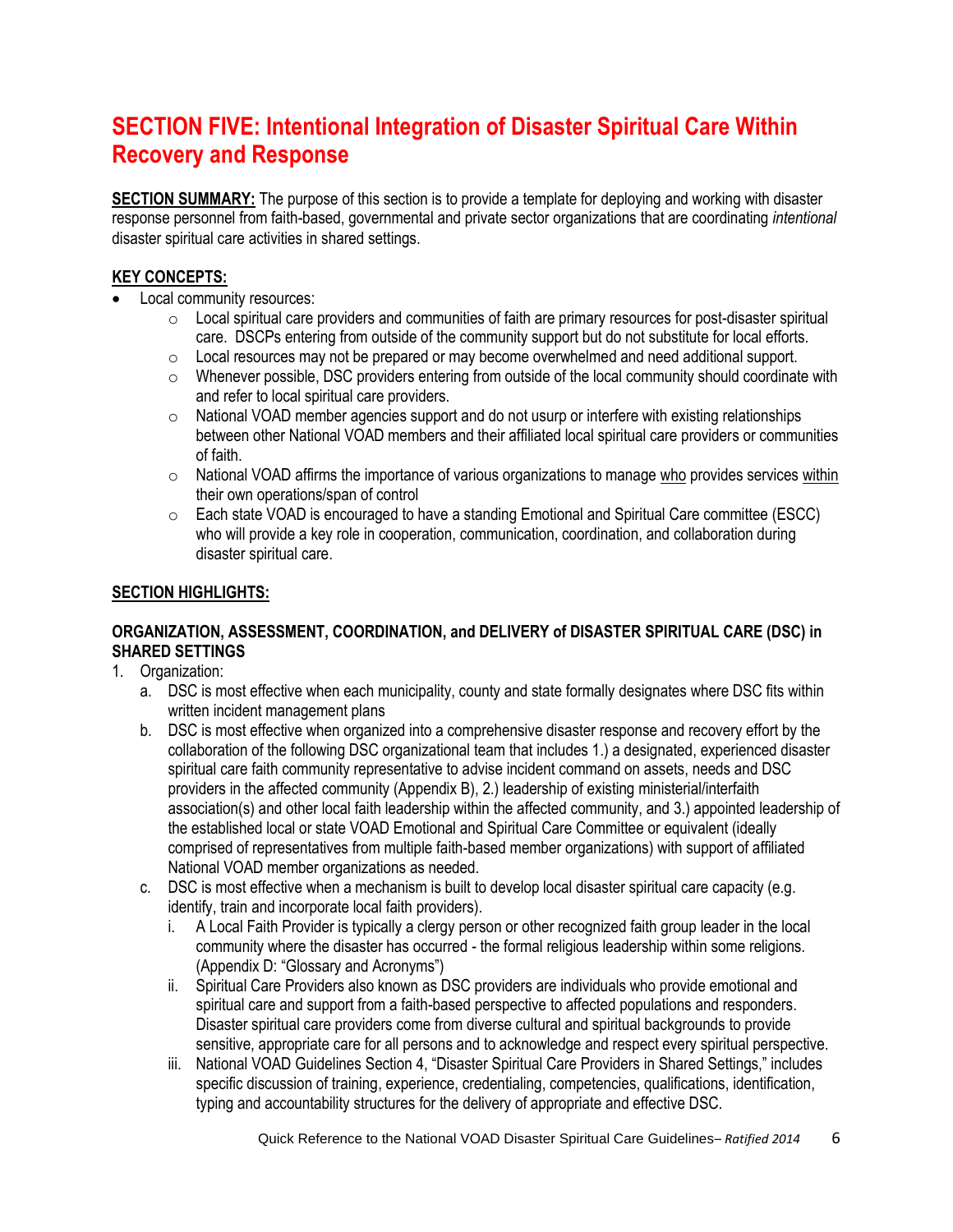- iv. National VOAD member organizations are encouraged to be prepared to provide a list of their qualified, deployable DSC providers available to a particular community.
- 2. Assessment
	- a. The DSC organizational team listed above and in paragraph 5.c.ii of the Guidelines of the larger document above completes community assessment of need for DSC. Appendix E contains additional information for conducting a community spiritual care assets and needs assessment.
	- b. Prepared municipalities, counties and states are aware of the DSC capacity within their jurisdictions.
	- c. National VOAD affiliates of local DSC providers may support DSC community assessment.
- 3. Coordination
	- a. The DSC organizational team listed above coordinates DSC in collaboration with liaisons appointed by responding groups providing DSC.
	- b. Local community faith leaders are included in all phases of a disaster from preparation to recovery.
	- c. Inclusion of additional stakeholders (e.g. those listed in paragraph c.ii of this section) enhances coordination and delivery of DSC.
- 4. Delivery
	- a. Each municipality, county, and state looks first to local capacity to meet the DSC need within an impacted area.
	- b. When local resources are exceeded and assistance from outside of the community is required, spiritual care services entering from outside of the community support but do not substitute for local efforts.
	- c. DSC resources entering from outside of the community extend mutual respect and observe the "4 Cs" of National VOAD.
	- d. The State VOAD ESCC is a helpful source of referrals for competent, trained and experienced DSC providers from municipal, county, state and national levels.

### **APPENDICIES:**

**SUMMARY:** Appendices A, B and C contain basic information intended for their named audiences. Appendix D (Glossary and Acronyms) and Appendix E (Community Spiritual Assessment) are helpful for all audiences.

**APPENDIX A**: Suggestions for Local Communities of Faith. Offers guidance for "How Your Community of Faith Can Prepare to Provide Disaster Spiritual Care Following Disasters."

**APPENDIX B:** Job Aid for the Faith Community Representative. The Faith Community Representative (FCR) serves as a faith community liaison in order to advise Emergency Management and Incident Command on assets and needs of the faith community in the affected region. Appendix B Describes the Section, Mission and Duties of the FCR during Preparedness, Response and Recovery phases.

**APPENDIX C:** Fact Sheet for Emergency Management - Disaster Spiritual Care. Provides an overview of key concepts and roles related to disaster spiritual care including:

- 1. Voluntary Organizations Active in Disaster
- 2. The Faith Community Representative
- 3. National VOAD Disaster Spiritual Care "Points of Consensus"
- 4. National VOAD Disaster Spiritual Care Guidelines
- 5. The Role of Local Faith Communities and Disaster Spiritual Care Providers
- 6. Coordinating Disaster Spiritual Care
- 7. Access and Credentialing

**APPENDIX D:** Glossary and Acronyms